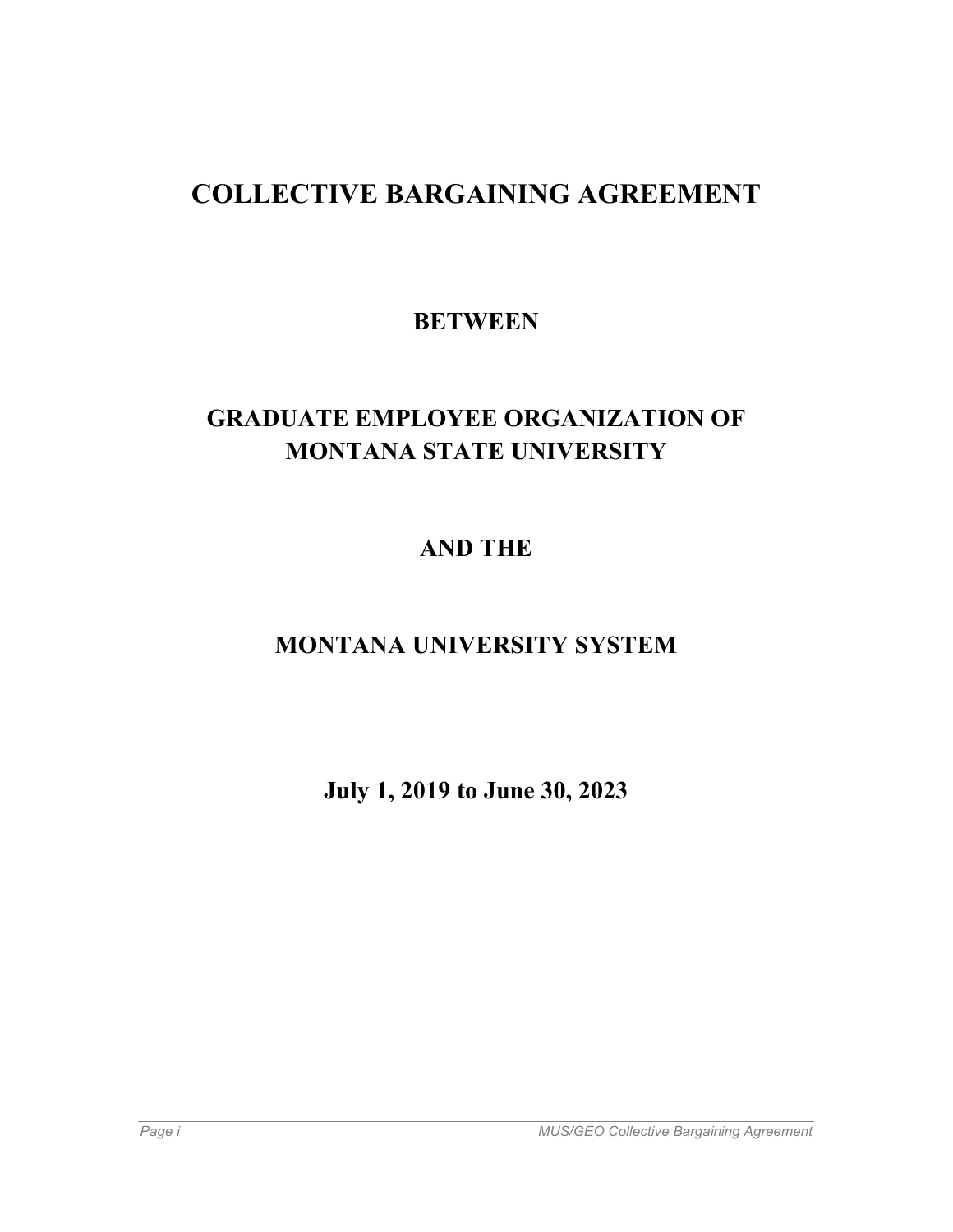| 2.01 |  |  |  |
|------|--|--|--|
| 2.02 |  |  |  |
| 2.03 |  |  |  |
| 2.04 |  |  |  |
| 2.05 |  |  |  |
| 2.06 |  |  |  |
| 2.07 |  |  |  |
| 2.08 |  |  |  |
| 2.09 |  |  |  |
| 2.10 |  |  |  |
| 2.11 |  |  |  |
| 2.12 |  |  |  |
| 2.13 |  |  |  |
| 2.14 |  |  |  |
|      |  |  |  |
| 3.01 |  |  |  |
| 3.02 |  |  |  |
| 3.03 |  |  |  |
| 3.04 |  |  |  |
| 3.05 |  |  |  |
|      |  |  |  |
| 4.01 |  |  |  |
| 4.02 |  |  |  |
| 4.03 |  |  |  |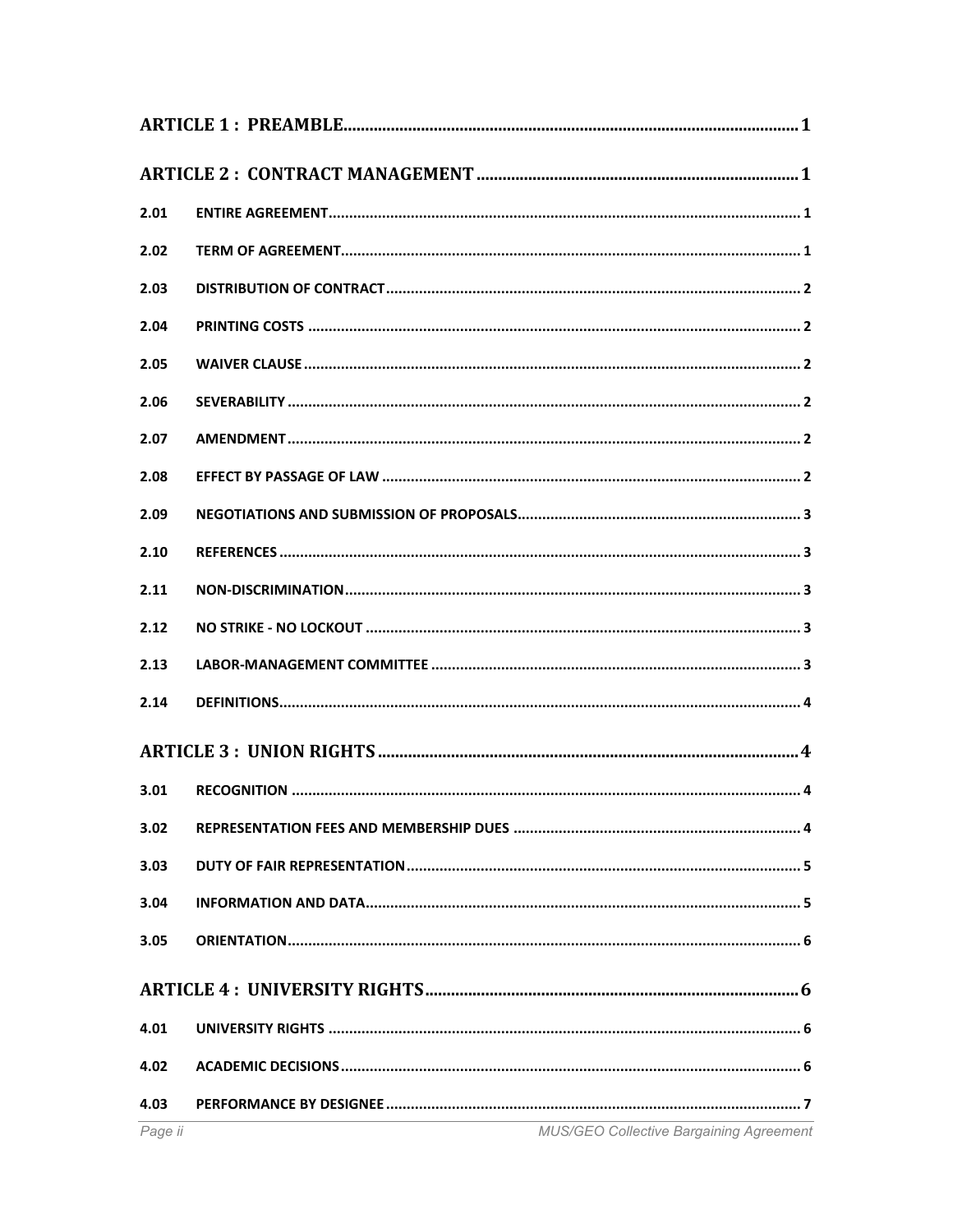| 5.01  |  |  |  |
|-------|--|--|--|
| 5.02  |  |  |  |
| 5.03  |  |  |  |
| 5.04  |  |  |  |
|       |  |  |  |
| 6.01  |  |  |  |
| 6.02  |  |  |  |
| 6.03  |  |  |  |
|       |  |  |  |
| 7.01  |  |  |  |
| 7.02  |  |  |  |
| 7.03  |  |  |  |
|       |  |  |  |
| 8.01  |  |  |  |
|       |  |  |  |
|       |  |  |  |
| 10.01 |  |  |  |
| 10.02 |  |  |  |
| 10.03 |  |  |  |
| 10.04 |  |  |  |
| 10.05 |  |  |  |
| 10.06 |  |  |  |
| 10.07 |  |  |  |
| 10.08 |  |  |  |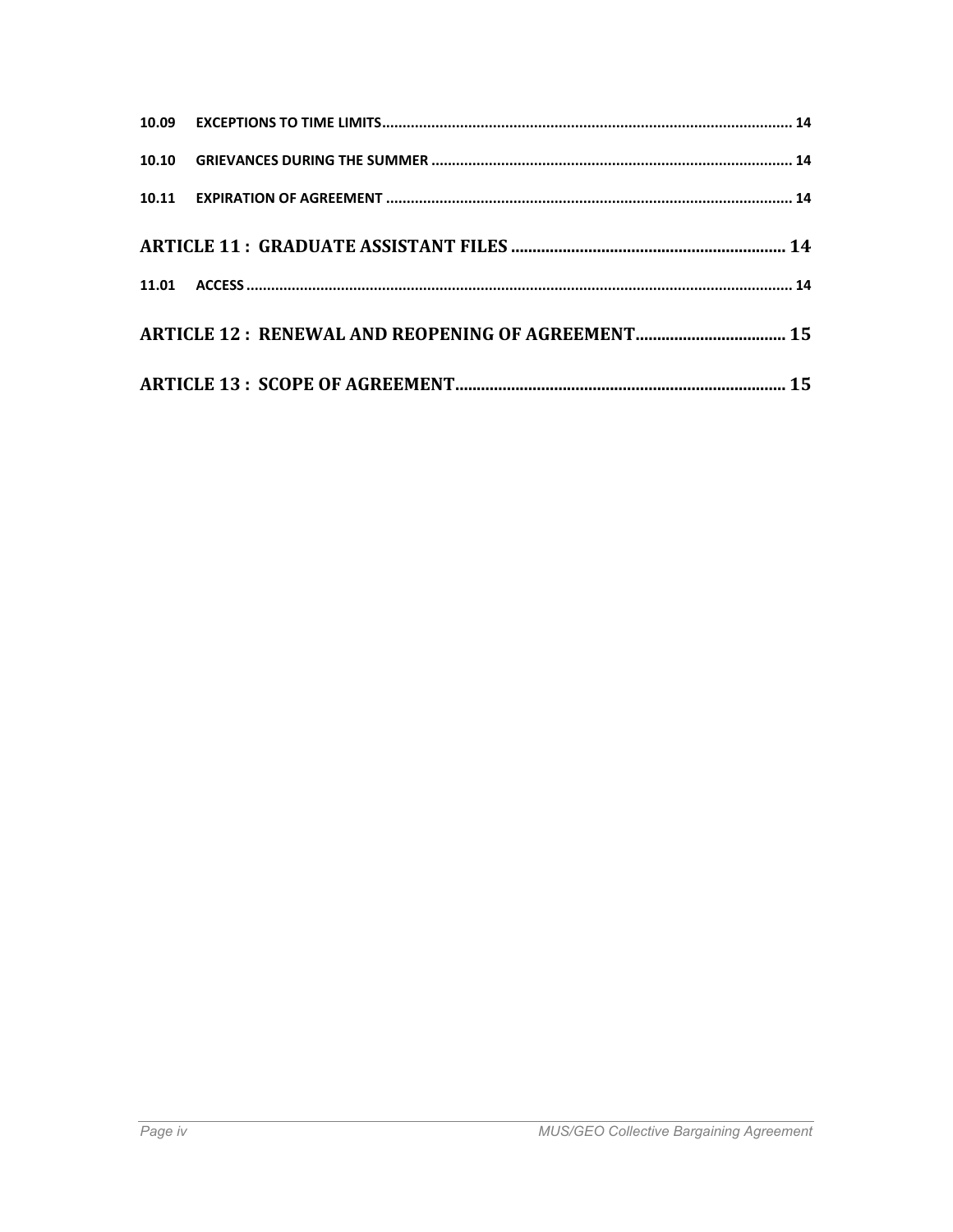#### ARTICLE 1: PREAMBLE

This agreemen<sup>t</sup> covering Montana State University Graduate Assistant positions is entered into voluntarily by the commissioner of higher education as agent for the board of regents of higher education on behalf of Montana State University [hereinafter referred to as "University"] and the Graduate Employee Organization of Montana State University (GEO) affiliated with IvWPE [hereinafter referred to as the "Union"]. The parties entered into <sup>a</sup> Voluntary Recognition of Bargaining Unit and Stipulation of the Parties in November, <sup>2012</sup> "to agree to bargain in goo<sup>d</sup> faith," "with <sup>a</sup> focus reaching <sup>a</sup> mutually agreeable contract" for Montana State University Graduate Assistants [hereinafter referred to as "GAs"]. The terms and conditions of that Stipulation are attached as Attachment A and are incorporated in this agreemen<sup>t</sup> by reference.

The purpose of this agreemen<sup>t</sup> is to memorialize <sup>a</sup> mutually agreeable contract governing the subjects of bargaining as set forth in Title 39, Ch. 31, MCA.

#### ARTICLE 2: CONTRACT MANAGEMENT

#### 2.01 ENTIRE AGREEMENT

This agreemen<sup>t</sup> constitutes the entire negotiated agreemen<sup>t</sup> between the parties and supersedes any previous regulations, Graduate Assistant Appointments, previous practices, or policies that are in conflict with the expresse<sup>d</sup> terms ofthis agreement. This agreemen<sup>t</sup> shall constitute the master agreemen<sup>t</sup> for all Montana State University Graduate Assistants in the bargaining unit

#### 2.02 TERM OF AGREEMENT

This agreement is effective upon ratification by the Board of Regents and shall remain in full force and effect through the  $30<sup>th</sup>$  day of June, 2023.

Negotiations on <sup>a</sup> subsequent agreemen<sup>t</sup> shall commence on <sup>a</sup> mutually agreeable date.

This agreement is entered into on this \_\_\_\_\_\_ day of March, 2020.

For the Montana University System For the GEO

Commissioner of Higher Education

faith

Page 1 MUS/GEO Collective Bargaining Agreement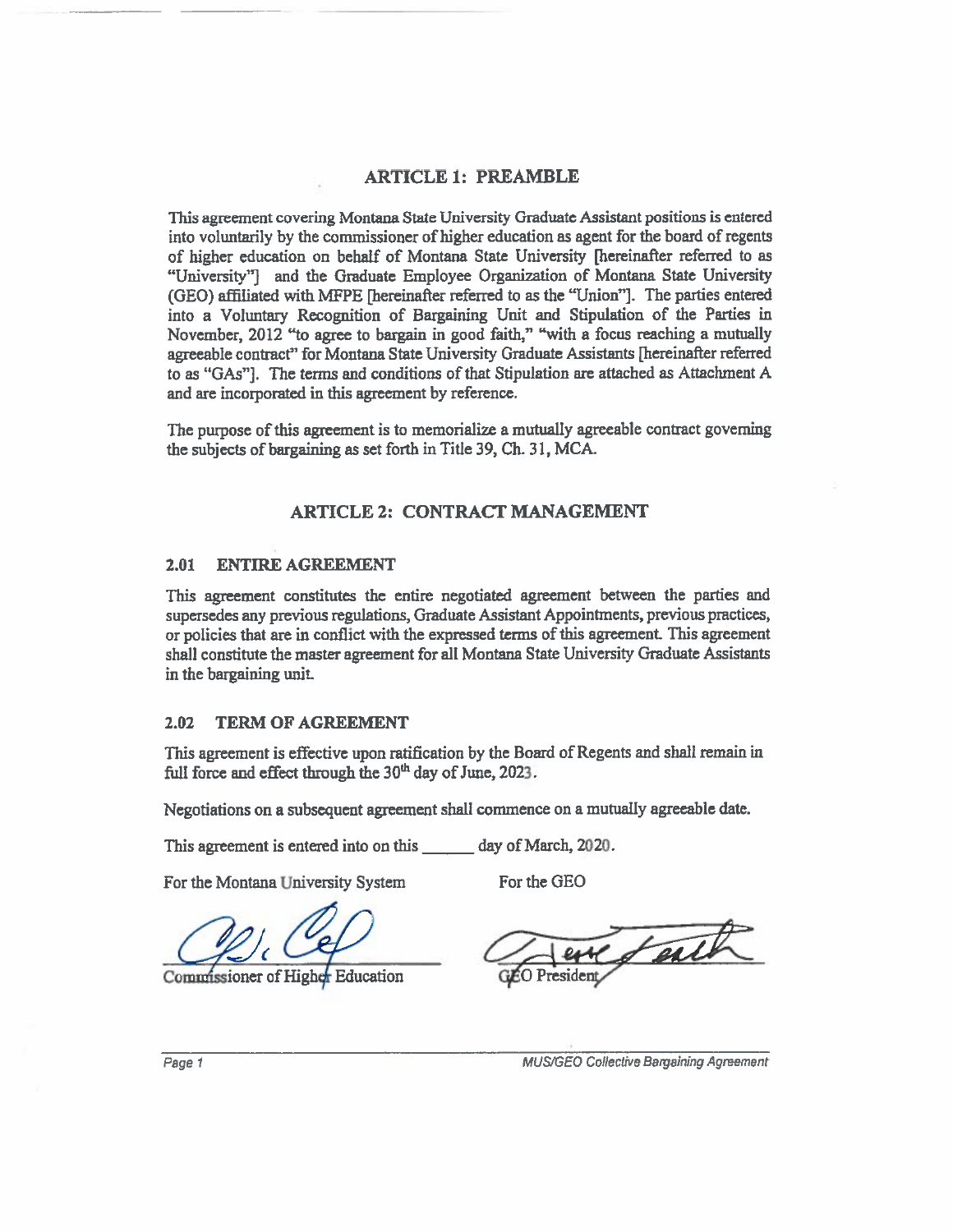### **2.03 DISTRIBUTION OF CONTRACT**

Upon final ratification and approval of this agreement a copy will be posted on the Board of Regents website. The Union will prepare and distribute electronic copies and/or hard copies of the agreement to members of the bargaining unit.

### **2.04 PRINTING COSTS**

Costs for printing up to 50 copies of this agreement and all attachments herein shall be shared equally by the parties.

#### **2.05 WAIVER CLAUSE**

Regardless of any procedure set forth in this agreement, the signatory parties may mutually agree upon any method for achieving goals; or resolving any question, controversy, claim or matter of difference related to this agreement or the performance or breach of any part thereof. No action taken under the provisions of this section shall constitute a past practice for future negotiations.

### **2.06 SEVERABILITY**

It is understood and agreed by the parties to this Agreement that any provision inconsistent with or contrary to law shall be considered as deleted from the agreement without harm to the remaining provisions of the agreement. If any section of this Agreement or any addendum to it is held invalid by operation of law or by any tribunal of competent jurisdiction, or if compliance with or enforcement of any section is restrained by such tribunal, the remainder of this Agreement shall not be affected thereby, and the parties shall enter into immediate negotiations for the purpose of arriving at a mutually satisfactory replacement for such section.

### **2.07 AMENDMENT**

If a mutually acceptable amendment to this agreement is negotiated by the parties, it shall be written and submitted for ratification by the Board of Regents and the union. When it is ratified by both the BOR and the members of the union, it shall become a part of the agreement.

Changes or additions to this agreement during its term may be negotiated only upon mutual agreement of the parties. Any agreed-to changes or additions shall be made effective upon any date agreed upon by both parties and shall expire upon the expiration of this agreement. For changes or additions to be effective, they must be set down in writing and approved and signed by the union President and the Commissioner.

### **2.08 EFFECT BY PASSAGE OF LAW**

Any provision of this agreement that is contrary to law, but becomes legal during the life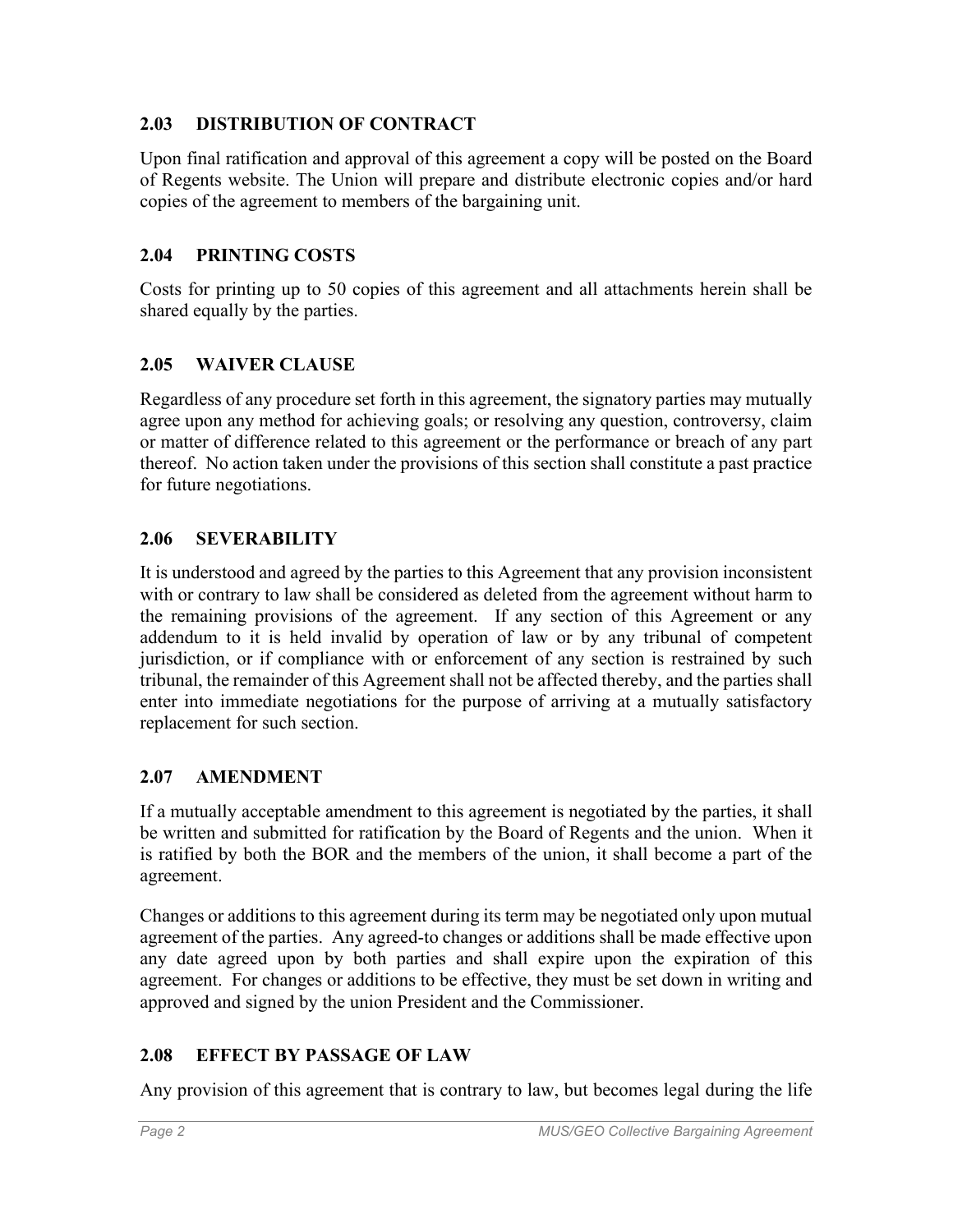of this agreement, shall take immediate effect upon the enactment of such legislation.

## **2.09 NEGOTIATIONS AND SUBMISSION OF PROPOSALS**

By February 1 (four months prior to the expiration of the Agreement), the parties will exchange lists of new items and of those existing sections they intend to modify, amend, delete, or otherwise change. The scope of bargaining during the initial bargaining session shall be limited to provisions included on the exchange of lists. However, both parties may expand their lists or raise new issues through two subsequent meetings (up to and including the third bargaining session). Nothing in this provision prevents either party from introducing new provisions or proposals after the third bargaining session for reasons that are permissible and in good faith under collective bargaining laws; however, neither party is obligated to agree with a particular proposal.

## **2.10 REFERENCES**

Any references to policies in this agreement shall be a reference to the policy as of the date of ratification of this agreement.

# **2.11 NON-DISCRIMINATION**

The Parties shall not discriminate on the basis of race, color, religion, creed, political ideas, sex, gender identity, sexual orientation, age, marital status, physical or mental disability, national origin, or ancestry.

The exclusive remedy for adjudicating claims of discrimination that are subject to the Montana Human Rights Act shall be the statutory complaint procedures provided for in Title 49, MCA. For all other claims of alleged discrimination, the exclusive remedy for adjudicating disputes shall be the grievance and arbitration provisions of this collective bargaining agreement.

The Parties shall refrain from unfair labor practices, including but not limited to anti-union animus or retaliation for free exercise of rights provided by this collective bargaining agreement. The exclusive remedy for adjudicating disputes over alleged unfair labor practices or discrimination on the basis of protected union activity shall be the statutory complaint procedure of the Board of Personnel Appeals as provided for in Title 39, MCA.

# **2.12 NO STRIKE - NO LOCKOUT**

The parties agree that bargaining unit members shall not engage in any strike, work stoppage, or slowdown; and that the University shall not lockout bargaining unit members during the term of this agreement.

# **2.13 LABOR-MANAGEMENT COMMITTEE**

The parties value a cooperative working relationship as effective in promoting excellence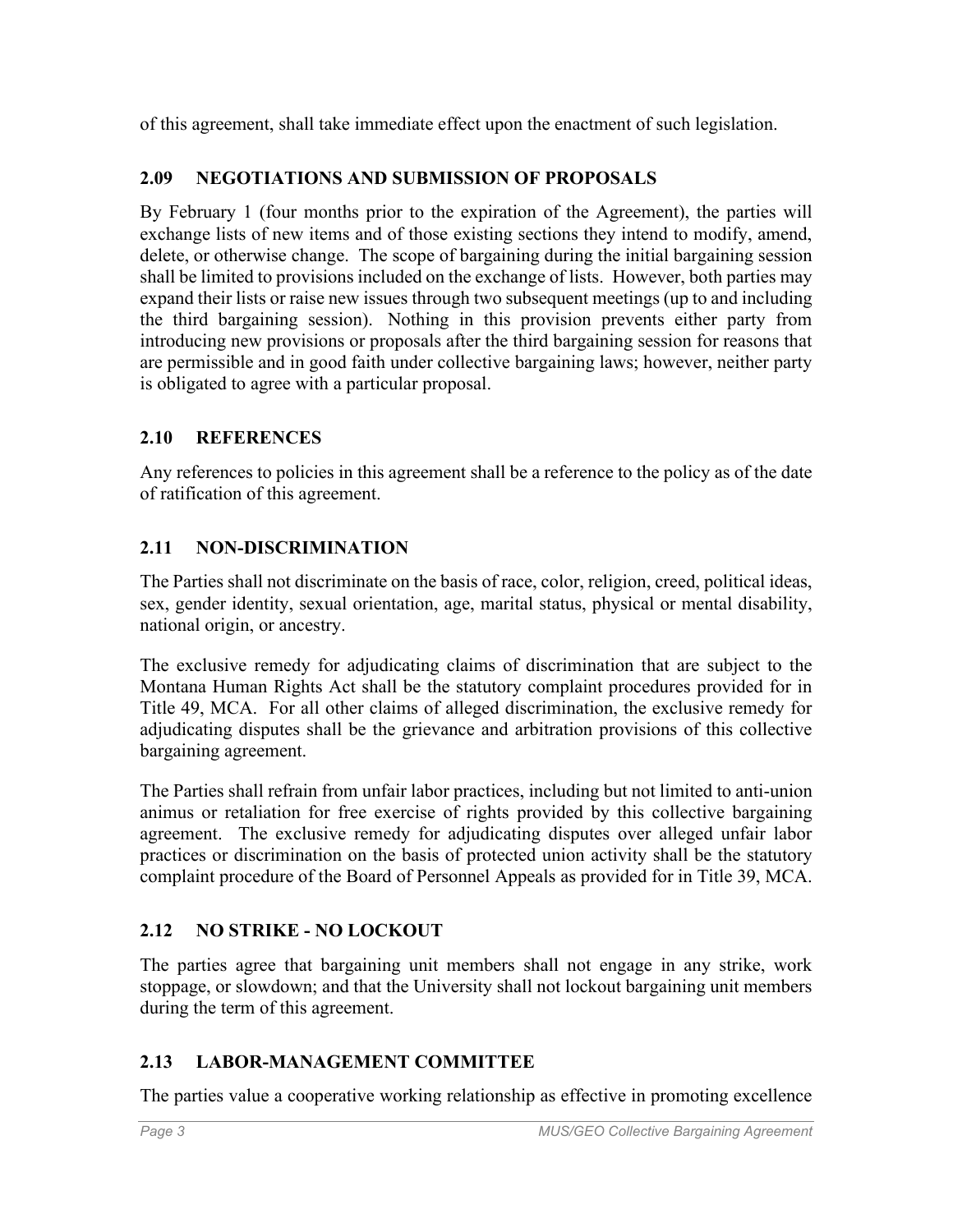in education. In the interest of cooperation and good communication, the parties agree to establish a labor-management committee consisting of six members / representatives. This committee will meet as necessary to come to consensus on any ongoing concerns. The union shall appoint three representatives of the union. The University shall appoint three representatives of the University. The committee is encouraged to seek labor-management committee training and develop a committee charter with a structure for meeting agendas, procedures, etc.

### **2.14 DEFINITIONS**

**Graduate Assistant [GA]** is a graduate teaching assistant, graduate research assistant, or graduate student assistant.

**Graduate Teaching Assistant (GTA):** a duly enrolled graduate student who is appointed by the Graduate School to perform specific instructional duties in an area of their expertise, most often within their home departments, although qualified GTAs may perform teaching duties in other departments if specified in their Graduate Assistant Appointment.

**Graduate Research Assistant (GRA):** a duly enrolled graduate student who is appointed to conduct research under the direction of a faculty member and perform such research duties as described in their Graduate Assistant Appointment.

**Graduate Student Assistant (GSA):** a duly enrolled graduate student who is appointed to conduct similar or identical duties as a GRA and/or GTA.

# **ARTICLE 3: UNION RIGHTS**

### <span id="page-7-0"></span>**3.01 RECOGNITION**

The University voluntarily recognizes the Union as the exclusive bargaining representative for all persons in the bargaining unit described in UNIT DETERMINATION NO. 4-2011 as "all graduate teaching assistants (GTA's) , graduate research assistants (GRA's), EXCLUDING Professional Engineers (PE), Engineer Interns/In Training (EIT), supervisory-management-administration, faculty (full-time and adjunct), and classified employees". In addition to that definition the Employer voluntarily agrees that graduate student assistants (GSA's) are part of this unit.

### **3.02 REPRESENTATION FEES AND MEMBERSHIP DUES**

All GAs who are covered by this agreement will have the opportunity to elect to pay Membership Dues.

All present employees covered by this agreement, in regard to any representation fees toward the union's administration of this agreement, shall be afforded rights and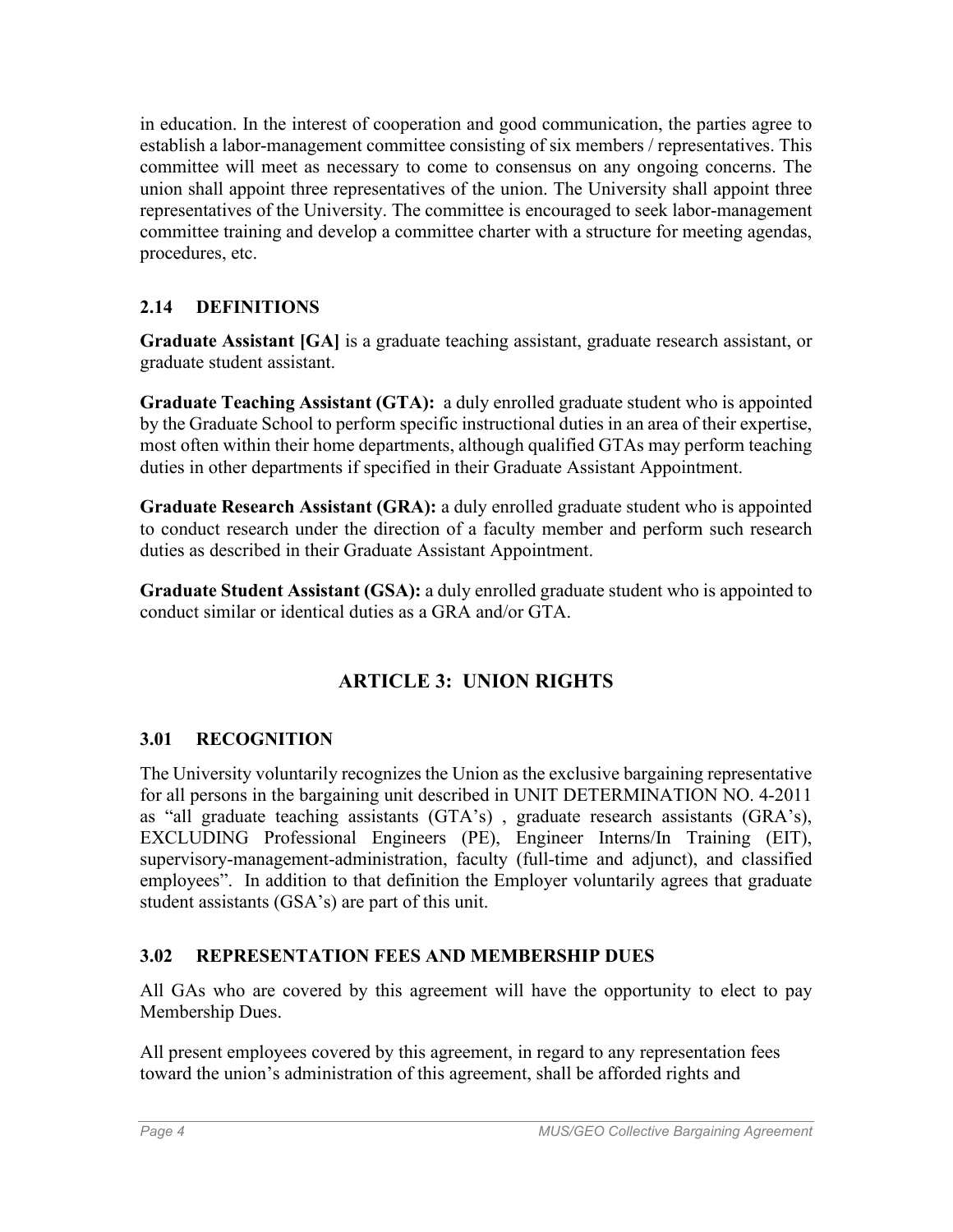responsibilities under current law that is in effect for representation fees during the term of this agreement.

Each year the amount of the membership dues shall be determined by an independent audit conducted of the MFPE and NEA/AFT/AFL-CIO. By September  $1<sup>st</sup>$  of each year MFPE will notify the University of the amount to be assessed for membership dues.

The University shall deduct the annual unified membership dues in equal installments for the duration of the contract.

No later than October 1 annually, the University will notify the Union, in writing, of all GAs authorizing the University to deduct annual membership dues. The University shall deduct and transmit the dues (identifying the individual by name and dues deduction amount) to the MFPE Treasurer or its designee. Transmittal must occur on or before the 15<sup>th</sup> of each month and will reference the prior month.

Any dispute concerning the deduction of the fee, the amount, or the method of determining the amount shall be solely between the affected bargaining unit member and the Union. The Union will provide an internal review procedure wherein nonmembers may challenge the determination of the fee for the Union's services in representing members of the bargaining unit in the process of negotiating and administering the collective bargaining agreement. Disputes concerning the membership dues cannot be processed through the grievance procedure provided for under this Agreement.

The Union agrees to defend and hold the University harmless from any claim or suit filed by a GA arising from the University's deduction of membership dues in compliance with this Agreement.

# **3.03 DUTY OF FAIR REPRESENTATION**

The Union, as exclusive representative of all GAs described in Section [3.01,](#page-7-0) will represent all such persons fairly whether members or not. No GA shall be required to join the Union, but membership in the Union shall be made available to all who apply, consistent with the Union constitution, bylaws, and policies.

### **3.04 INFORMATION AND DATA**

The Parties shall furnish information necessary for collective bargaining, including data and financial information relevant to negotiating or enforcing the collective bargaining agreement. Voluminous information shall be made available for inspection where it is normally kept or, upon request, shall be provided to the other party at cost.

The University will provide the Union a report of all bargaining unit members two times a year. The Union is to receive the report at least one week before new student orientation in both fall and spring semesters.

The report will typically identify members by name, mailing address, department, phone,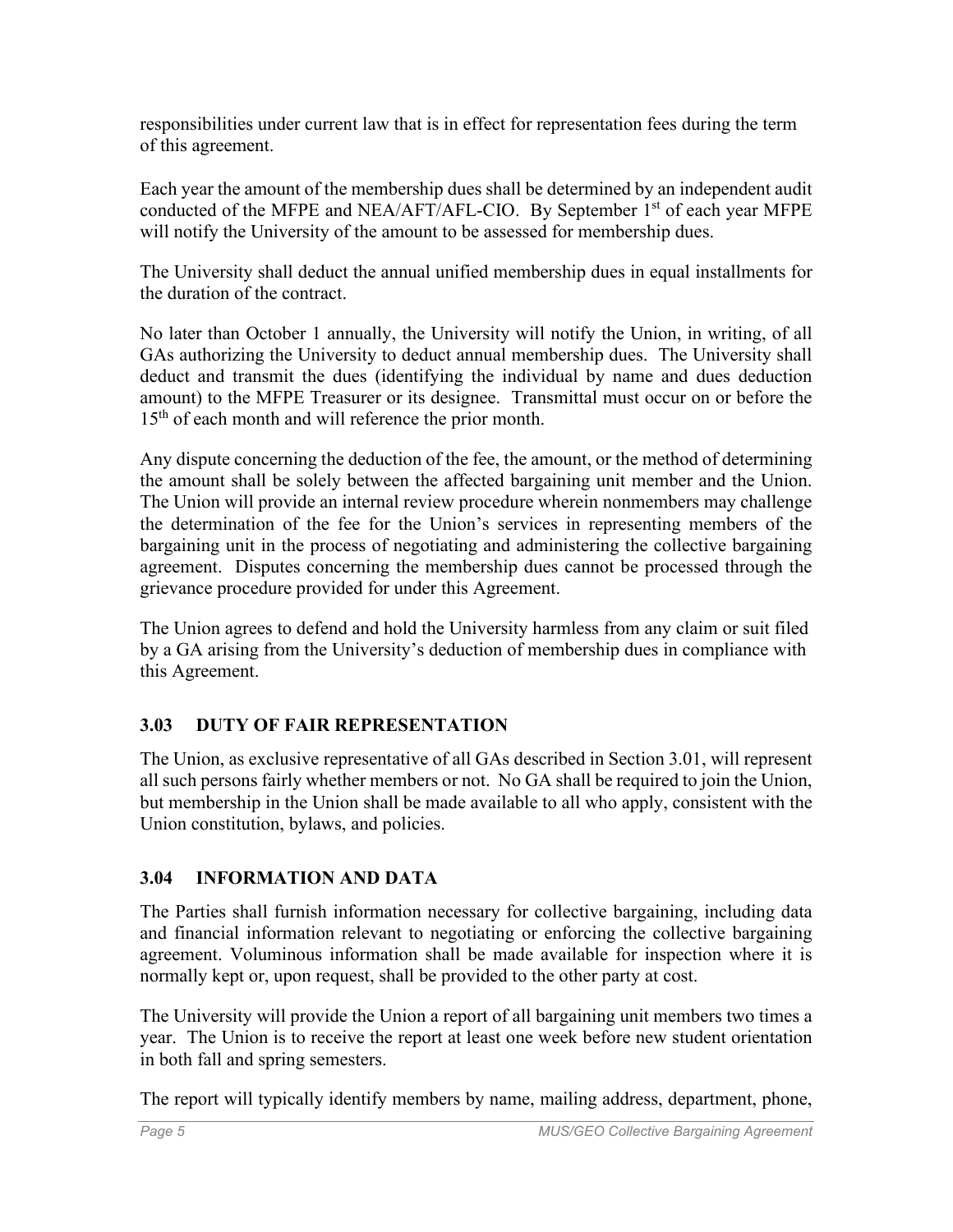email, appointment type, and stipend. Upon request, the University shall provide supplemental information necessary to fulfill the obligations of the Union in fair representation of its members.

#### **3.05 ORIENTATION**

Each semester, upon request of the union, the Graduate School will make up to thirty (30) minutes available to the Union during its Graduate Student Orientation.

### **ARTICLE 4: UNIVERSITY RIGHTS**

#### **4.01 UNIVERSITY RIGHTS**

The Union recognizes the prerogatives of the University to operate and manage its affairs in such areas as, but not limited to:

- (A) direct GAs;
- (B) appoint, promote, transfer, assign, and retain GAs;
- (C) relieve GAs from duties because of lack of work or funds or under conditions where continuation of such work be inefficient and nonproductive;
- (D) maintain the efficiency of government operations;
- (E) determine the methods, means, job classifications, and personnel by which government operations are to be conducted;
- (F) take whatever actions may be necessary to carry out the missions of the agency in situations of emergency; and
- (G) establish the methods and processes by which work is performed.

#### **4.02 ACADEMIC DECISIONS**

The parties further agree that the University retains sole and exclusive control to:

- (A) make all academic judgments concerning:
	- 1. courses, curriculum, and instruction;
	- 2. the content of courses, instructional materials, the nature and form of assignments required including examinations and other work;
	- 3. methods of instruction;
	- 4. class size; and
	- 5. grading policies and practices and assigning grades.
- (B) determine all academic policies, procedures, rules and regulations in regard to the GA's status as students, including, but not limited to, all questions of academic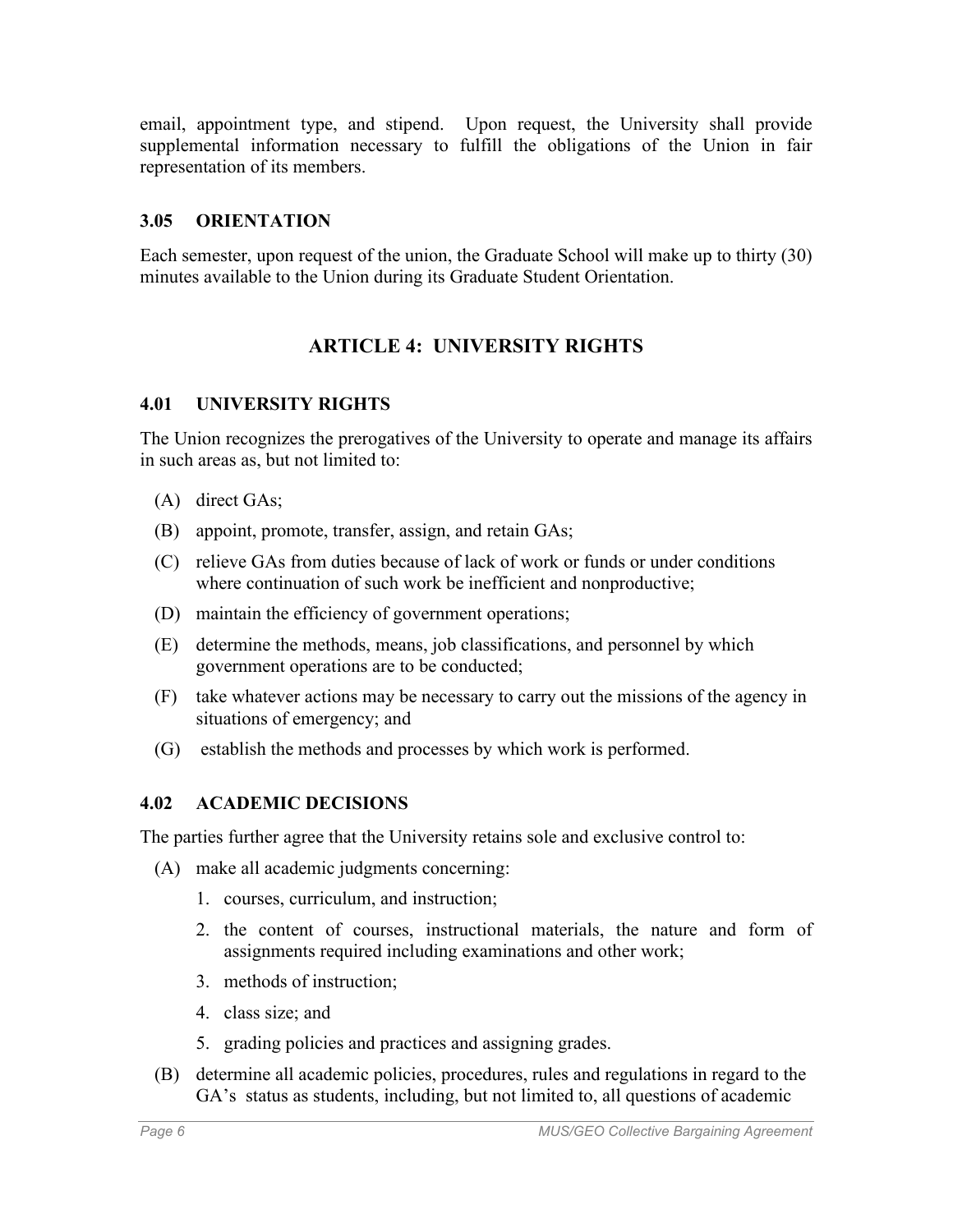standing, intellectual integrity, and any matter relating to academic progress in a University educational program; and,

(C) make academic evaluations and determinations of GA's progress as students, including the fulfillment of degree requirements.

The parties agree that no matter related to the academic performance of a student or academic judgment of a University faculty member or administrator may be grieved under this agreement.

## **4.03 PERFORMANCE BY DESIGNEE**

Any responsibility assigned to a specific representative of the university may be performed by a designee of such representative.

# **ARTICLE 5: MEMBER RIGHTS AND WORKING CONDITIONS**

# **5.01 SAFE WORKING ENVIRONMENT**

The University shall provide a working environment which does not endanger the health or safety of any GA. GAs shall notify the University of any safety or health concerns and the University will evaluate and, if necessary, institute appropriate remedial action. GAs will follow all safety protocols of the University.

### **5.02 INDEMNITY**

GAs covered by this agreement are entitled to indemnification consistent with the provisions of section 2-9-305, MCA.

### **5.03 MEETING ROOMS AND COMMUNICATION FACILITIES**

The Union may meet in University facilities provided that it follows the same procedures for scheduling meetings and reserving facilities as other campus organizations.

The University's information technology systems (including telephones, computers, email, and Internet) are the property of the University and their use is subject to Board of Regents Information Technology Policy Section 1300 (http://mus.edu/borpol/bor1300/bor1300.asp) and the University information technology policies (http://www2.montana.edu/policy/).

The University agrees to allow GAs reasonable use of telephones, email, and campus mail and bulletin boards for union-related communications, and the Union agrees that misuse of the University's computing or information resources may result in disciplinary action appropriate to the misuse and subject to just cause.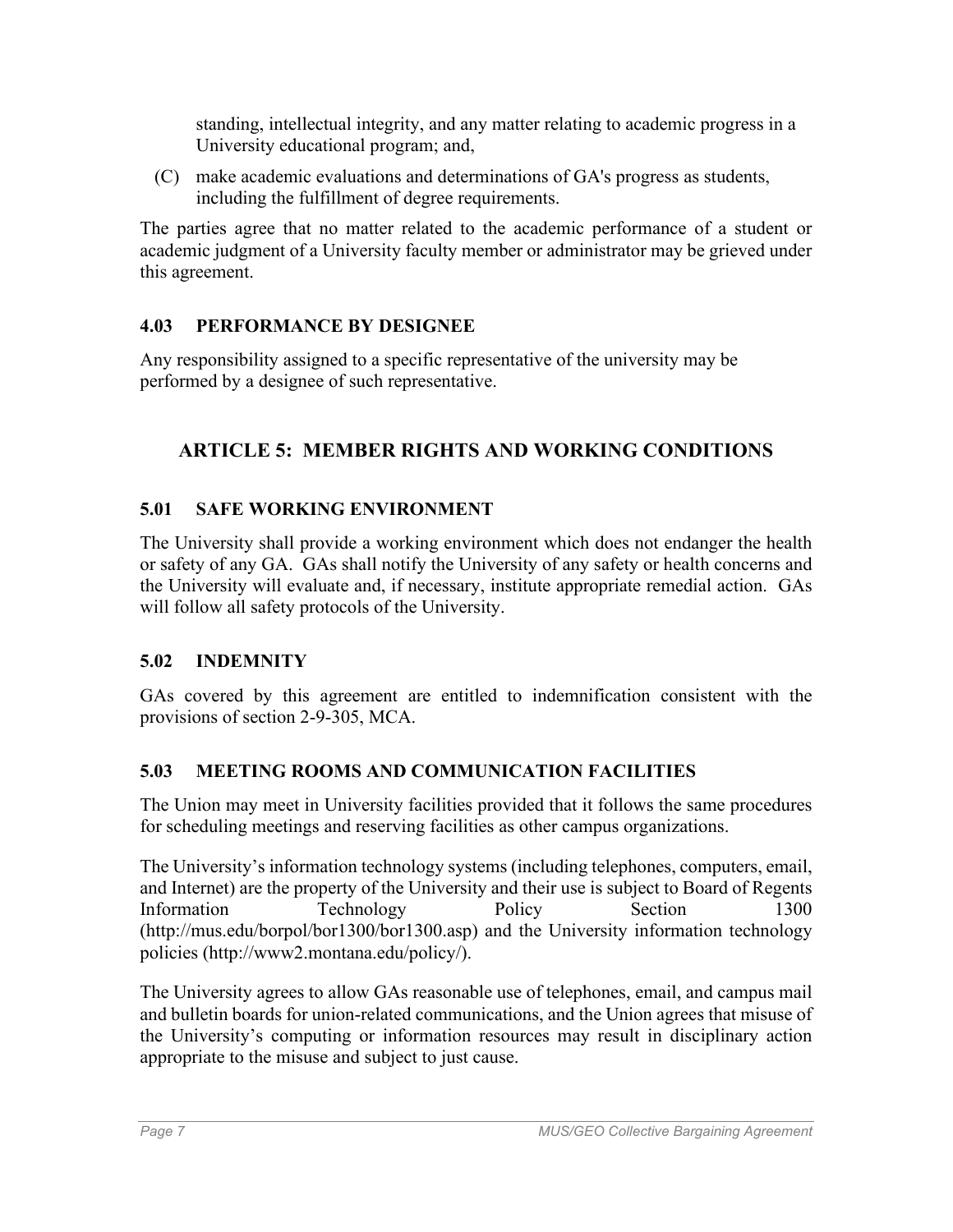#### **5.04 TRAINING**

GAs covered by this agreement are expected to participate in trainings that directly relate to their duties and responsibilities.

All new GAs are required to attend the following trainings provided by the University:

- Office of Institutional Equity
	- o Preventing harassment and discrimination
	- o Mandatory Reporter
- Safety and Risk Management
	- o General safety practices
	- o Worker's compensation processes and requirements
- Office of Research Compliance
	- o Research and Scholarship Integrity
- Rights and Responsibilities under the Collective Bargaining Agreement
	- o Joint training conducted by the Graduate Employee Organization and University Administration

Each department/college may establish other trainings that they will require. These will be provided to new GAs upon acceptance of the assistantships.

New GAs who fail to attend mandatory University trainings may be prohibited from receiving appointments beyond their first year until they have completed the trainings.

Trainings will typically be scheduled for 45 minutes.

In addition to the required trainings GAs will be provided with notifications regarding other training opportunities, such as:

- Counseling and Psychological Services
- The Voice Center
- The Office of Health Advancement

Each of these areas will offer at least one training per semester. Graduate students will have access to the training schedules.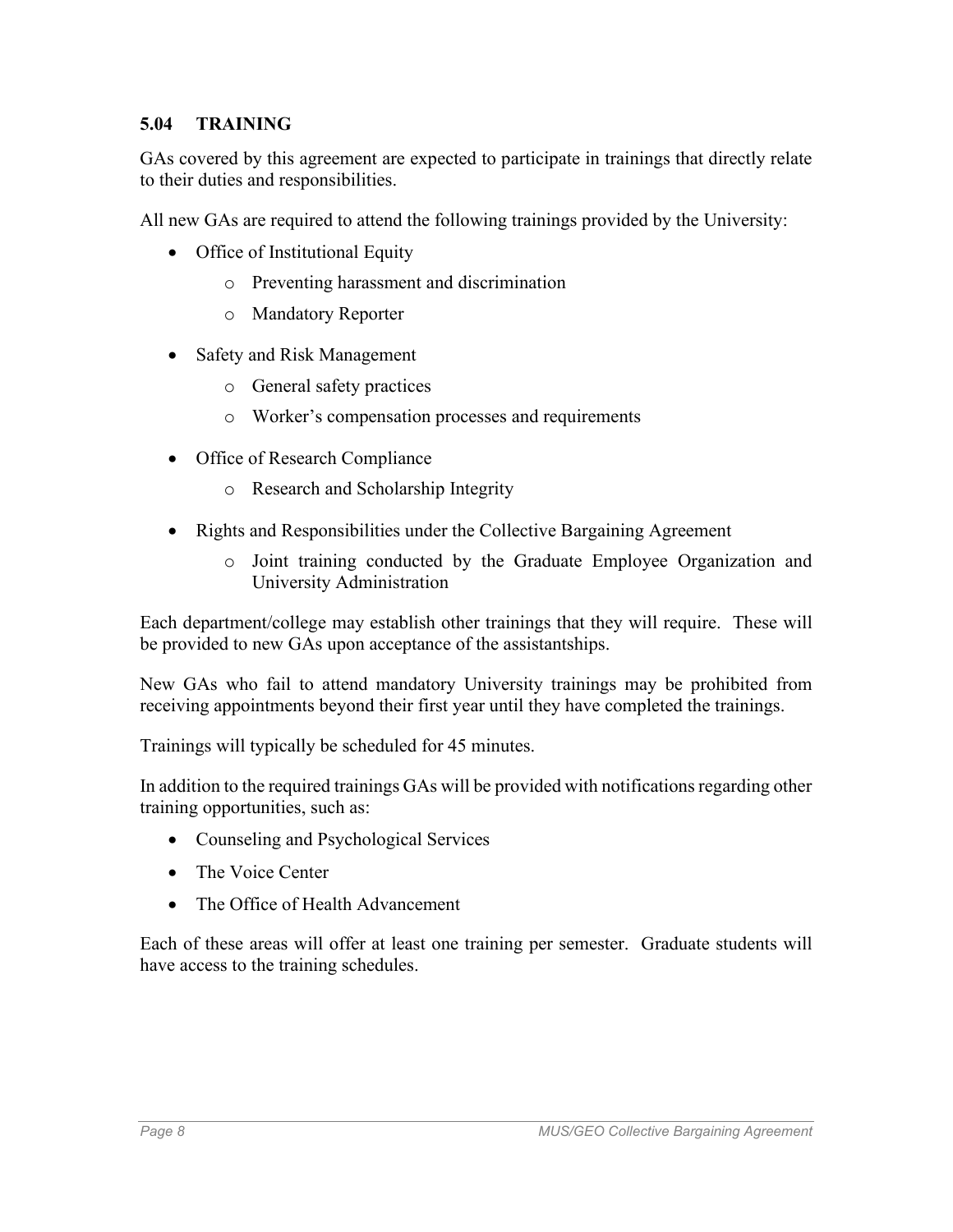### **ARTICLE 6: APPOINTMENT OF GRADUATE ASSISTANTS**

#### **6.01 ELIGIBILITY**

To be appointed and remain eligible for an appointment as a GA, the graduate student must:

- (A) be enrolled and making satisfactory progress toward their degree;
- (B) be a degree-seeking student;
- (C) be in good academic standing;
- (D) meet minimum standards for a graduate appointment as defined by the Graduate School.
- (E) To receive an appointment after the first year, the GA must have attended required trainings (Article 5.04).

#### **6.02 APPOINTMENT**

- (A) The Graduate School of the University shall issue a Graduate Assistant Appointment to each GA appointed. This agreement will specify effective dates, Appointment title, stipend rate, and average hours per week. Assignments may be changed at the discretion of the University with notice to the GA.
- (B) The Parties recognize and agree that GAs are appointed at the discretion of the University and acknowledge not all graduate students will be appointed as GAs. The University will not assign GAs to perform any duties that are not related to official university business.
- (C) In the event of circumstances resulting in the withdrawal or reduction of an appointment of any GA who is fully enrolled, the union shall be notified concurrently with the employee.
- (D) The Appointment shall be based on the estimation of the amount of time it should normally take to perform the assigned duties. It is expected that a GA appointed at .475 FTE will normally devote an average of 19 hours per week over the course of the full Appointment period.
- (E) The Appointment of a GA will begin on the date specified in the GA Appointment and will end on the date specified in the Appointment.

#### **6.03 DISMISSAL**

No GA shall be dismissed within the period of Appointment without just cause.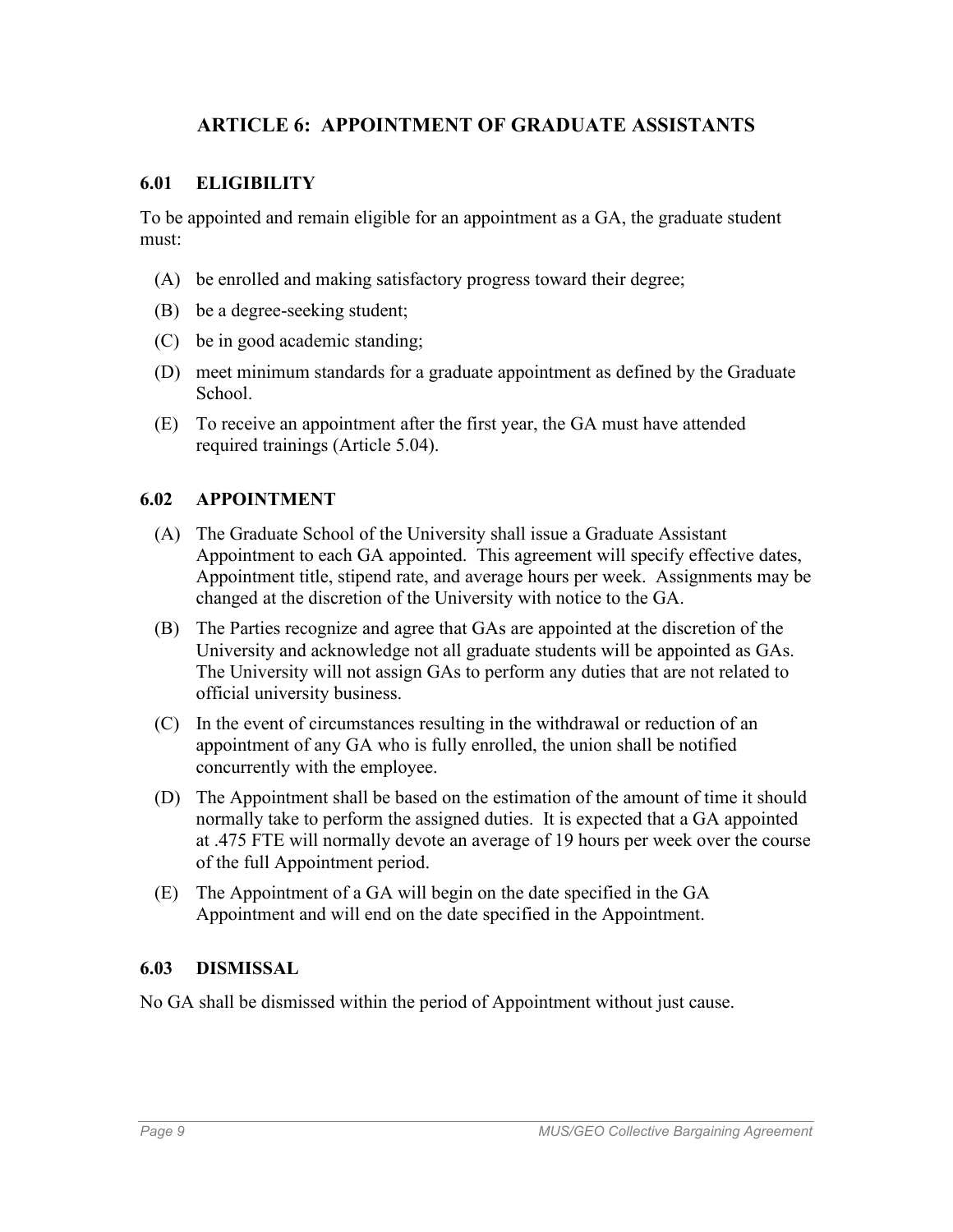## **ARTICLE 7: ACADEMIC FREEDOM AND RESPONSIBILITIES**

#### **7.01 ACADEMIC FREEDOM**

GAs are entitled to the same academic freedom as is granted to faculty according to Board of Regents Policy 302 – Academic Freedom.

#### **7.02 PROFESSIONAL RESPONSIBILITIES**

All members of the university community are expected to relate in a professional manner. It is the responsibility of the University and the GAs to ensure that members of the university community are free from abuse, threats, intimidation, bullying, discrimination, or unprofessional behavior.

#### **7.03 MEETINGS WITH UNIVERSITY**

A GA shall be entitled to have a union representative present during any required meeting before the University or its agents concerning any matter which could adversely affect the conditions of the GA's Appointment. The University shall give the GA adequate prior written notice of the reason for such a meeting and of the right to union representation.

The Union may not participate in any meeting that relates solely to the academic performance of any GA as a graduate student, even if the academic decision may result in a change of eligibility for appointment as a GA.

### **ARTICLE 8: COMPENSATION & BENEFITS**

#### **8.01 COMPENSATION & BENEFIT PROVISIONS**

Effective upon the date of approval of this agreement by the Board of Regents:

(A) Stipend floors:

The minimum allowable stipend for all GAs in the bargaining unit who are appointed at a 0.475 FTE will be \$3315 per AY semester or \$663 per month for appointments of less than one AY semester. GAs appointed at a lower FTE will receive a pro-rated stipend.

(B) Additional Payment:

Each GA will receive an additional payment with their academic year appointments. This additional payment is provided to defray costs including, but not limited to, living and healthcare costs.

Effective January 1, 2020, the University will provide an additional monthly payment, as follows.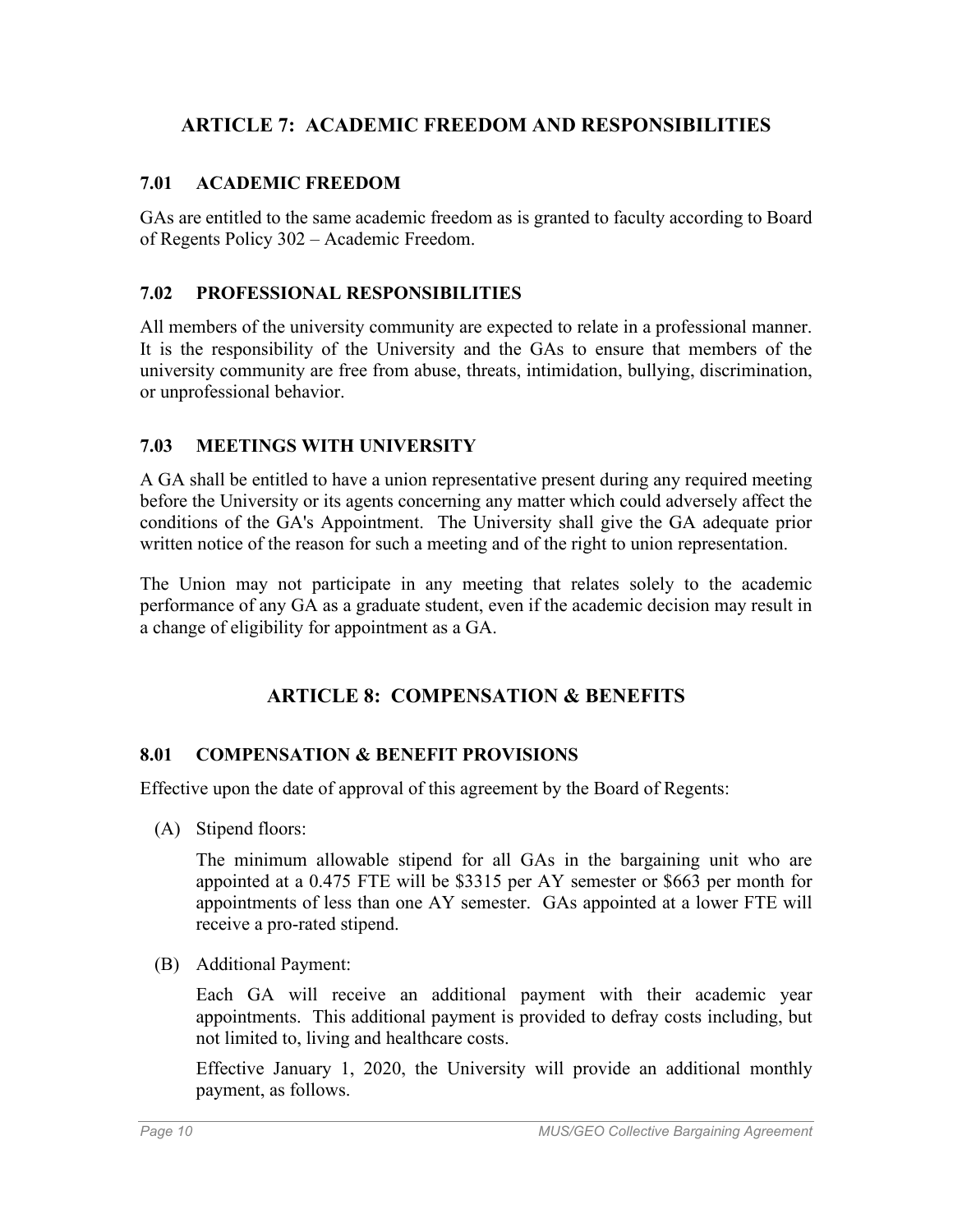For Graduate students in their first five (5) AY semesters, as a registered, degree seeking, graduate student at Montana State University, the amount will be \$160 per month, for the term of this contract. This applies only to the Academic Year semesters.

For Graduate students in their sixth  $(6<sup>th</sup>)$  or greater AY semester, as a registered, degree seeking, graduate student at Montana State University, the amount will be \$210 per month, for the term of this contract. This applies only to the Academic Year semesters.

Effective January 1, 2022, the University will provide an additional monthly payment, as follows.

For Graduate students in their first five (5) AY semesters, as a registered, degree seeking, graduate student at Montana State University, the amount will be \$175 per month, for the term of this contract. This applies only to the Academic Year semesters.

For Graduate students in their sixth  $(6<sup>th</sup>)$  or greater AY semester, as a registered, degree seeking, graduate student at Montana State University, the amount will be \$225 per month, for the term of this contract. This applies only to the Academic Year semesters.

(C) Stipend Increase:

Effective January 1, 2020, all current GRA, GTA, and GSA stipends will increase by 2%.

Effective January 1, 2021, all current GRA, GTA, and GSA stipends will increase by  $1\%$ .

Effective January 1, 2022, all current GRA, GTA, and GSA stipends will increase by  $1\%$ .

All GAs will continue to be entitled to worker's compensation benefits as outlined in the MUS Worker's Compensation program.

### **ARTICLE 9: TUITION**

Tuition levels for all Graduate Assistants who are appointed on an Assistantship shall be set at 100% of resident tuition in accordance with Board of Regents Policy 940.31.

### **ARTICLE 10: GRIEVANCE PROCEDURES**

#### **10.01 DEFINITION**

A grievance is any dispute regarding the misapplication and/or misrepresentation or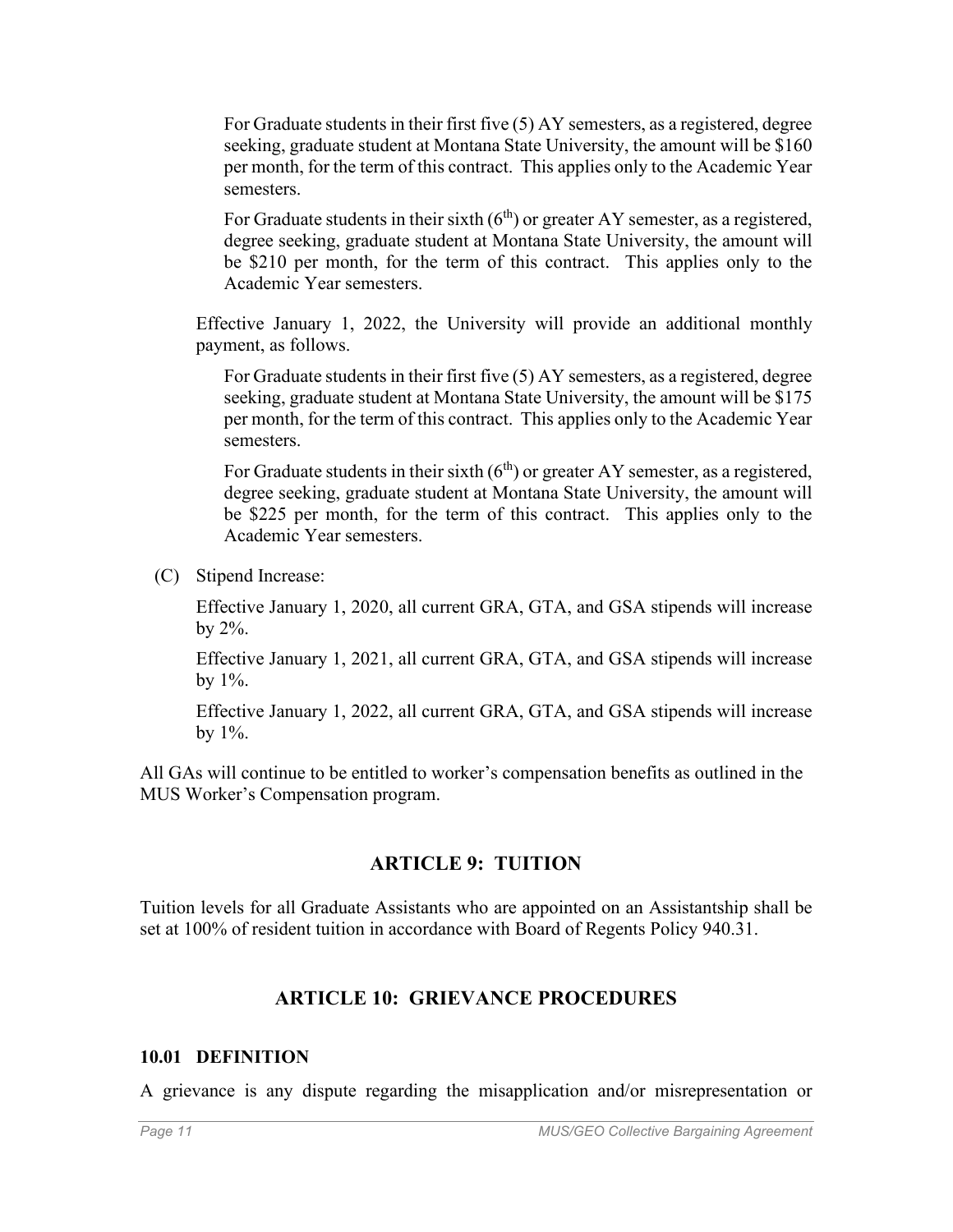violation of a provision of this agreement by the University administration alleged by a bargaining unit member and/or group of bargaining unit members and/or by the Union on its own behalf.

# **10.02 GRIEVANCE PROCEDURE**

The Commissioner, the University administration and the Union agree that they will use their best efforts to encourage the informal and prompt settlement of grievances that may arise among the Union, its members, the University administration and/or the Commissioner.

The orderly process hereinafter set forth will be the method used for the resolution of all grievances. However, GAs who file complaints alleging unlawful discrimination or other unlawful conduct under administrative, state or federal complaint procedures may not also utilize this method to resolve grievances over the same matter(s) and the University administration and Commissioner shall be under no obligation to process any such grievances that may be filed.

Also, GAs may not use this procedure for complaints related to their academic performance, academic assignments, disputes with faculty that relate to their academic responsibilities as a graduate student or the application of any university rules governing graduate students.

The University administration and the Union shall each appoint one official grievance officer and shall notify the other party of the appointment within one (1) month of the date of final ratification of the Agreement. The University grievance officer shall be housed in Human Resources.

# **10.03 INFORMAL PROCEDURE**

Any GA may present and discuss his/her grievance with their immediate supervisor and/or department head with or without a representative of the Union. Similarly, a representative of the Union may present and discuss a grievance with the University administration on behalf of any GA or group of GAs. Any settlement, withdrawal or disposition of a grievance at this informal stage shall not constitute a binding precedent in the settlement of similar grievances.

# **10.04 FORMAL PROCEDURE**

A grievance must be filed by a GA or the Union within thirty (30) calendar days from the date the grievable event was determined. Any grievance not processed in accordance with the time limit specified herein shall for the purposes of this Agreement be deemed null and without further recourse.

(A) Step One. The grievance must be stated in writing setting forth the specific complaint including the sections of this Agreement allegedly violated and the remedy requested. All grievances shall be filed with the designated Grievance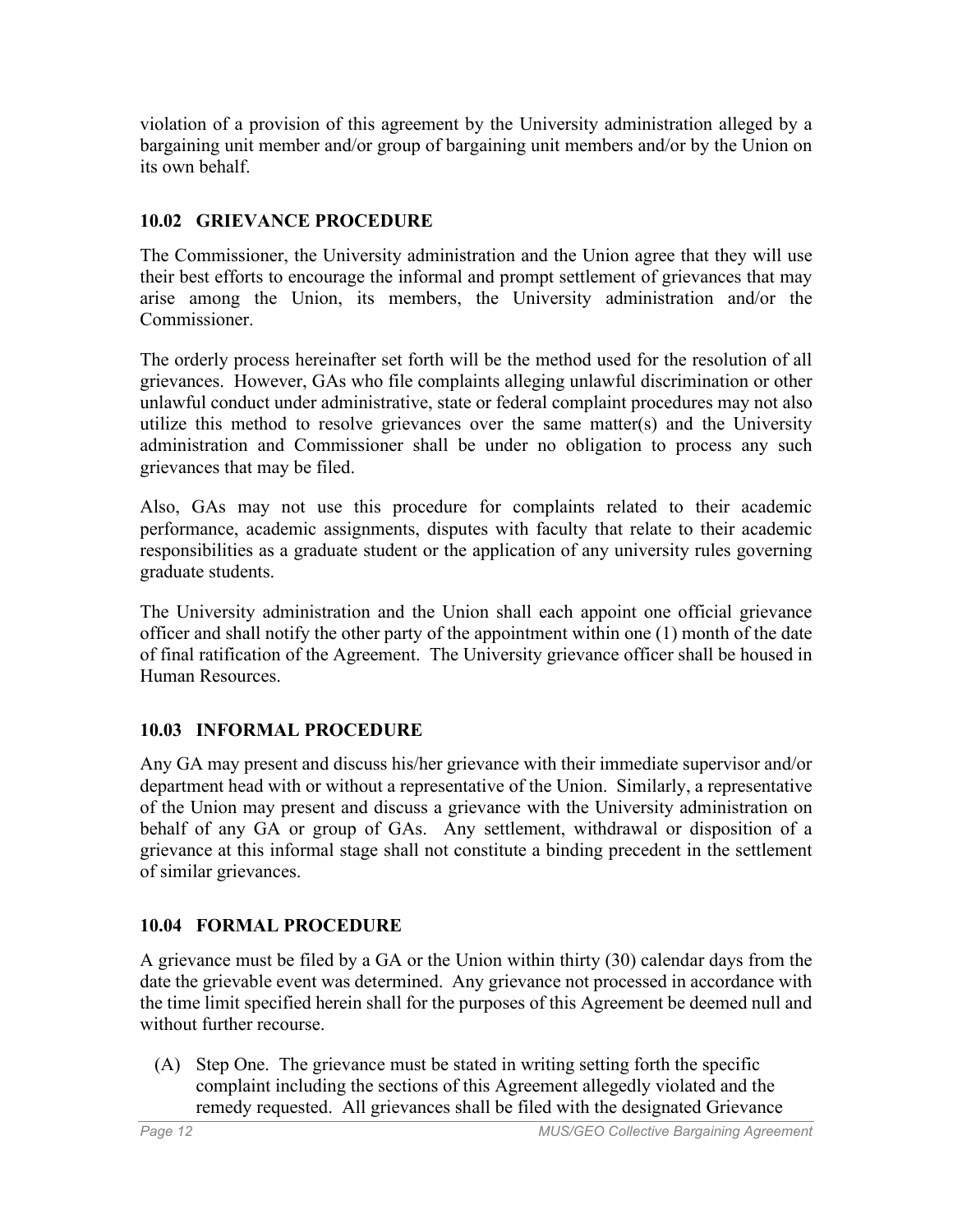Officers who will assure that timelines are met and the proper individuals are notified. Within twenty (20) days of the receipt of the grievance, both grievance officers shall meet jointly with the grievant and, if they wish, a representative of their choosing for the purpose of discussing the grievance. The Administration grievance officer shall, within twenty (20) days after the grievance meeting, issue a decision with reasons in writing to the grievant and the Union.

- (B) Step Two. If the grievance has not been settled at Step One, the grievant or the Union may submit the grievance in writing to the President together with a copy of the decision of the grievance officer no later than ten (10) calendar days after receipt of the written decision of the grievance officer or the expiration of the time limits for making such decision. The President shall issue a decision with reasons in writing to the grievant and the Union within twenty (20) calendar days after the receipt of the grievance.
- (C) Step Three. If the grievance has not been settled at Step Two, the grievant or the Union may submit the grievance in writing to the Commissioner together with a copy of the decision of the President no later than ten (10) calendar days after the receipt of the written decision of the President. The Commissioner or his/her designee shall issue a decision with reasons in writing to the grievant and the Union within twenty (20) calendar days after the receipt of the grievance.
- (D) Step Four**.** If the grievance has not been settled at Step Three, the Union may request arbitration by giving written notice to that effect to the Commissioner no later than ten (10) calendar days after the receipt of the written decision of the Commissioner. Upon receipt of the request for arbitration, the Federal Mediation and Conciliation Service shall be requested to provide a list of five names. The Union's representative and the Commissioner or his/her designee shall alternately strike the name of an arbitrator until one name remains; that person shall be designated the arbitrator. The determination of which party shall strike the first name shall be made by agreement of the parties, or if no agreement is reached, by the flip of a coin. The parties may select a person to serve as arbitrator in a different manner if mutually agreed upon.

### **10.05 JURISDICTION OF THE ARBITRATOR**

If there are questions of arbitrability, the arbitrator shall first decide all procedural arbitrability issues. If the arbitrator determines that the grievance is valid, the parties shall select another arbitrator using the process outlined above to review the substantive issues related to the grievance.

No decision of the arbitrator can change the terms and conditions of this Collective Bargaining Agreement or violate the policies of the University or state or federal laws.

# **10.06 DECISION OF THE ARBITRATOR**

The arbitrator shall consider the grievance and render a decision within 30 days of the hearing or final submission of briefs, whichever is later. The arbitrator's decision shall be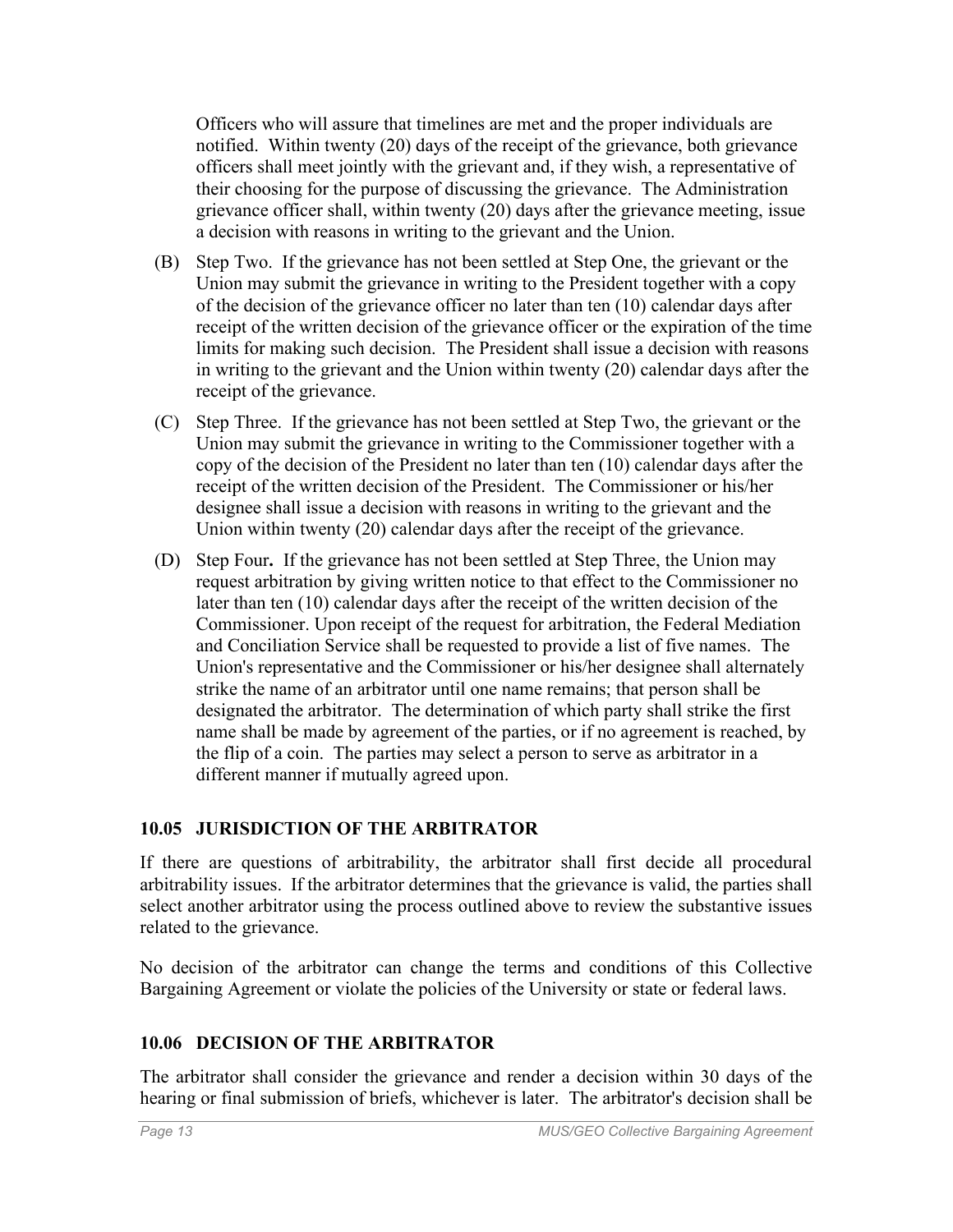final and binding upon the parties.

### **10.07 ENFORCEABILITY**

The award of the arbitrator may be entered in any court of competent jurisdiction should either party fail to implement the award. If a motion to vacate the arbitrator's award is entered in a court of competent jurisdiction, and the initiating party does not prevail in the litigation, such party shall bear the full costs of such action including, but not limited to, the adverse party's court costs, legal fees and other related expenses incurred as a result of defending such action. The parties shall be bound by those provisions of state law regarding procedure following an award (27-5-311 through 27-5-324, MCA) not inconsistent with this agreement.

### **10.08 ARBITRATION COSTS**

The fees and expenses of the arbitrator shall be shared equally by the parties. If one of the parties wants a transcript of the arbitration proceedings, the party requesting the transcript will pay the costs of the transcript. If both parties request transcripts, they shall share equally the costs.

### **10.09 EXCEPTIONS TO TIME LIMITS**

The time limits provided in this article shall be strictly observed unless extended by written agreement of the parties.

### **10.10 GRIEVANCES DURING THE SUMMER**

When a grievance is submitted between the end of the spring semester and beginning of the fall semester, time limits shall consist of all week days, so that the matter may be resolved as soon as possible thereafter.

# **10.11 EXPIRATION OF AGREEMENT**

Notwithstanding the expiration of this agreement, any claim or grievance may be processed through this grievance procedure until resolution.

# **ARTICLE 11: GRADUATE ASSISTANT FILES**

### **11.01 ACCESS**

Access to a GA's files shall be limited to the GA, the University, and the Union. Union access will be granted, in writing, by the GA. GA's have the right to review and photocopy the contents of their GA files. No secret, alternative or duplicate file shall be kept by University.